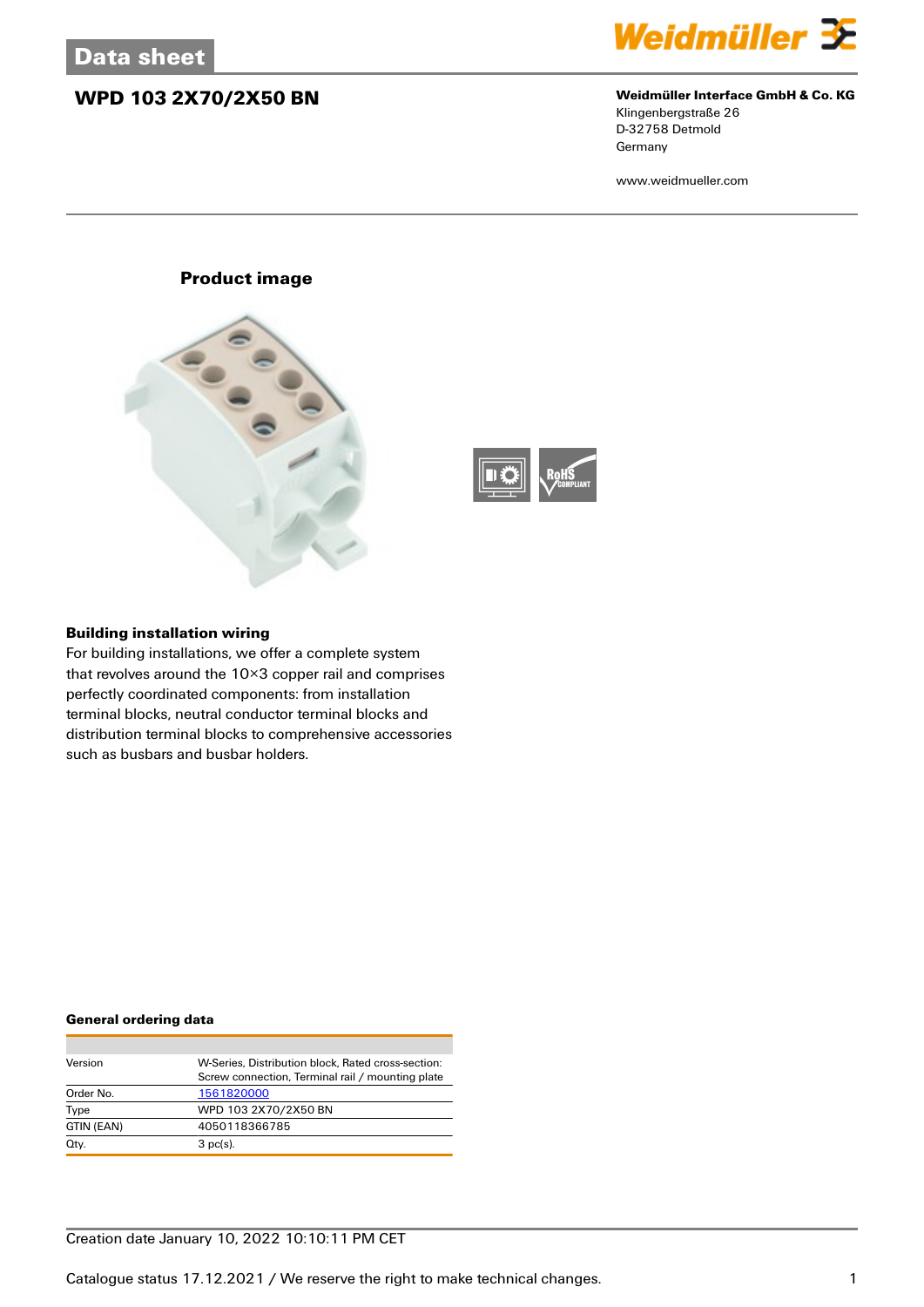**Technical data**



## **WPD 103 2X70/2X50 BN Weidmüller Interface GmbH & Co. KG**

Klingenbergstraße 26 D-32758 Detmold Germany

www.weidmueller.com

| <b>Dimensions and weights</b>                     |                                           |                                   |                  |
|---------------------------------------------------|-------------------------------------------|-----------------------------------|------------------|
|                                                   |                                           |                                   |                  |
| Depth                                             | 53.3 mm                                   | Depth (inches)                    | 2.098 inch       |
| Height                                            | 63 mm                                     | Height (inches)                   | 2.48 inch        |
| Width                                             | 32.8 mm                                   | Width (inches)                    | 1.291 inch       |
| Net weight                                        | 171g                                      |                                   |                  |
| <b>Temperatures</b>                               |                                           |                                   |                  |
| Storage temperature                               | $-25 °C55 °C$                             | Continuous operating temp., min.  | $-50 °C$         |
| Continuous operating temp., max.                  | 130 °C                                    |                                   |                  |
| <b>Environmental Product Compliance</b>           |                                           |                                   |                  |
| <b>REACH SVHC</b>                                 | Lead 7439-92-1                            |                                   |                  |
| <b>Material data</b>                              |                                           |                                   |                  |
| Material                                          | Wemid                                     | Colour                            |                  |
| UL 94 flammability rating                         | $V - Q$                                   |                                   | brown            |
| <b>System specifications</b>                      |                                           |                                   |                  |
|                                                   |                                           |                                   |                  |
| Version                                           | Screw connection                          | End cover plate required          | No               |
| Number of potentials                              | 1                                         | Number of levels                  | 1                |
| Number of clamping points per level               | 2                                         | Number of potentials per tier     | 1                |
| Levels cross-connected internally                 | Yes                                       | PE connection                     | No               |
| N-function<br><b>PEN</b> function                 | No<br>No                                  | PE function                       | No               |
| <b>Additional technical data</b>                  |                                           |                                   |                  |
|                                                   |                                           |                                   |                  |
| Installation advice                               | Terminal rail / mounting<br>plate         | Open sides                        | closed           |
| Snap-on                                           | Yes                                       | Type of mounting                  | Snap-on          |
| With snap-in pegs                                 | Yes                                       |                                   |                  |
| <b>Conductors for clamping (rated connection)</b> |                                           |                                   |                  |
| Connection direction                              | on side                                   | Type of connection                | Screw connection |
| General                                           |                                           |                                   |                  |
|                                                   |                                           |                                   |                  |
| Installation advice                               | Terminal rail / mounting<br>plate         | Number of poles                   | 1                |
| <b>Standards</b>                                  | IEC 60947-7-1, IEC<br>61238-1, VDE 0603-2 |                                   |                  |
| <b>Rating data</b>                                |                                           |                                   |                  |
|                                                   | 1,000                                     |                                   | 1,000 V          |
| Rated voltage<br>Rated DC voltage                 | 1,000 V DC                                | Rated AC voltage<br>Rated current | 300 A            |
| <b>Standards</b>                                  | IEC 60947-7-1, IEC                        |                                   |                  |
|                                                   | 61238-1, VDE 0603-2                       |                                   |                  |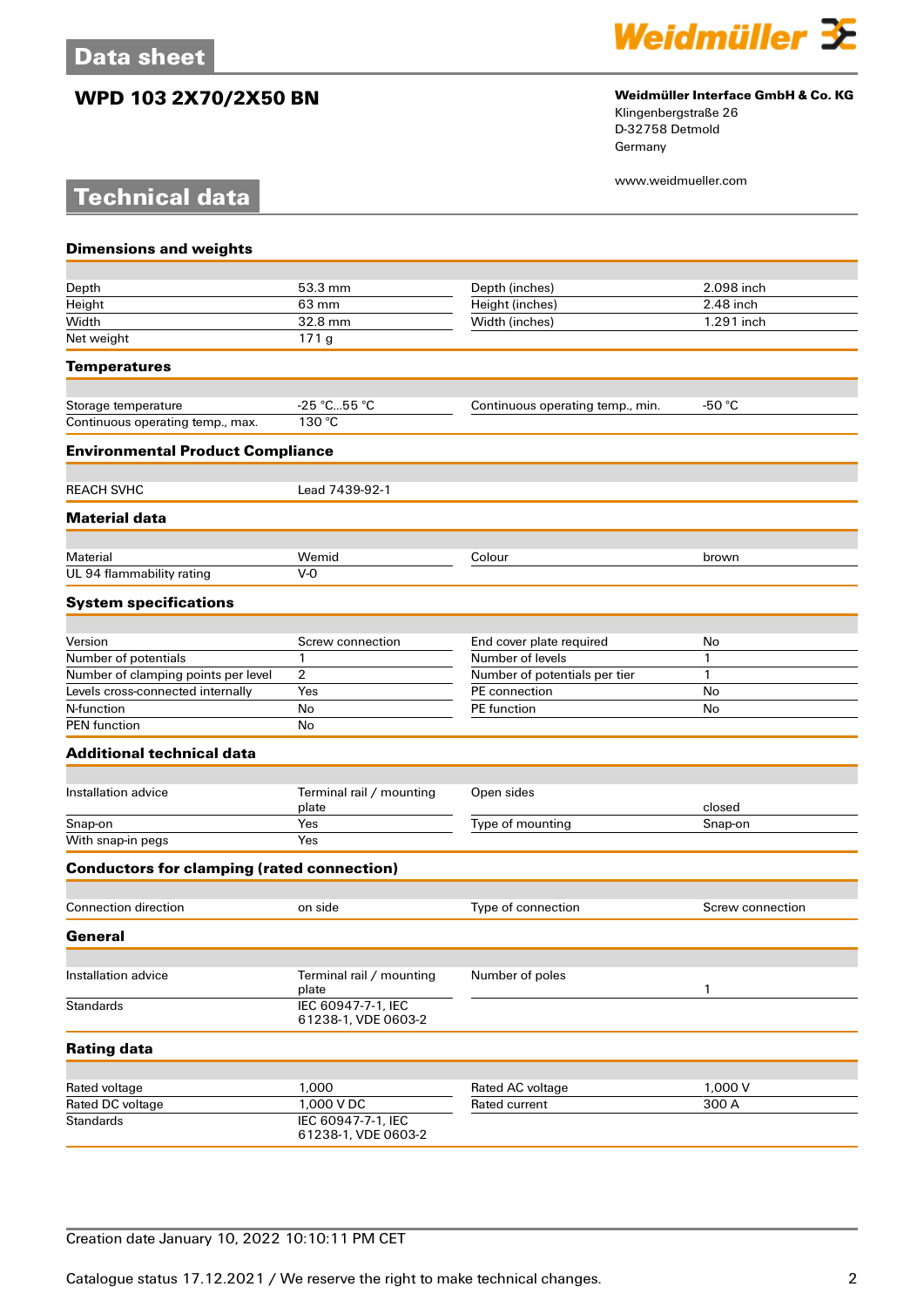# **WPD 103 2X70/2X50 BN Weidmüller Interface GmbH & Co. KG**

# **Technical data**



# Klingenbergstraße 26

D-32758 Detmold Germany

www.weidmueller.com

| <b>UL rating data</b>            |                                                   |                 |             |
|----------------------------------|---------------------------------------------------|-----------------|-------------|
|                                  |                                                   |                 |             |
| Certificate No. (cURus)          | E60693                                            |                 |             |
| <b>Classifications</b>           |                                                   |                 |             |
|                                  |                                                   |                 |             |
| <b>ETIM 6.0</b>                  | EC000897                                          | <b>ETIM 7.0</b> | EC000897    |
| <b>ETIM 8.0</b>                  | EC000897                                          | ECLASS 9.0      | 27-14-11-20 |
| ECLASS 9.1                       | 27-14-11-20                                       | ECLASS 10.0     | 27-14-11-20 |
| ECLASS 11.0                      | 27-14-11-20                                       |                 |             |
| <b>Approvals</b>                 |                                                   |                 |             |
|                                  |                                                   |                 |             |
| Approvals                        |                                                   |                 |             |
|                                  |                                                   | <b>DNV</b>      |             |
|                                  |                                                   |                 |             |
| <b>ROHS</b>                      | Conform                                           |                 |             |
| UL File Number Search            | E60693                                            |                 |             |
| <b>Downloads</b>                 |                                                   |                 |             |
|                                  |                                                   |                 |             |
| Approval/Certificate/Document of | <b>CB Certificate</b>                             |                 |             |
| Conformity                       | <b>EAC</b> certificate                            |                 |             |
|                                  | <b>VDE Certificate</b>                            |                 |             |
|                                  | <b>VDE Certificate</b>                            |                 |             |
|                                  | <b>DNV Certificate</b>                            |                 |             |
|                                  | <b>CE Declaration of Conformity</b>               |                 |             |
|                                  | <b>CE Declaration of Conformity all terminals</b> |                 |             |
| <b>Engineering Data</b>          | CAD data - STEP                                   |                 |             |
| <b>Engineering Data</b>          | <b>EPLAN, WSCAD</b>                               |                 |             |
| <b>User Documentation</b>        | <b>StorageConditionsTerminalBlocks</b>            |                 |             |
|                                  | DATA SHEET WPD 103                                |                 |             |

Catalogues [Catalogues in PDF-format](http://catalog.weidmueller.com/assets/LINK/Catalog.html)

**Brochures**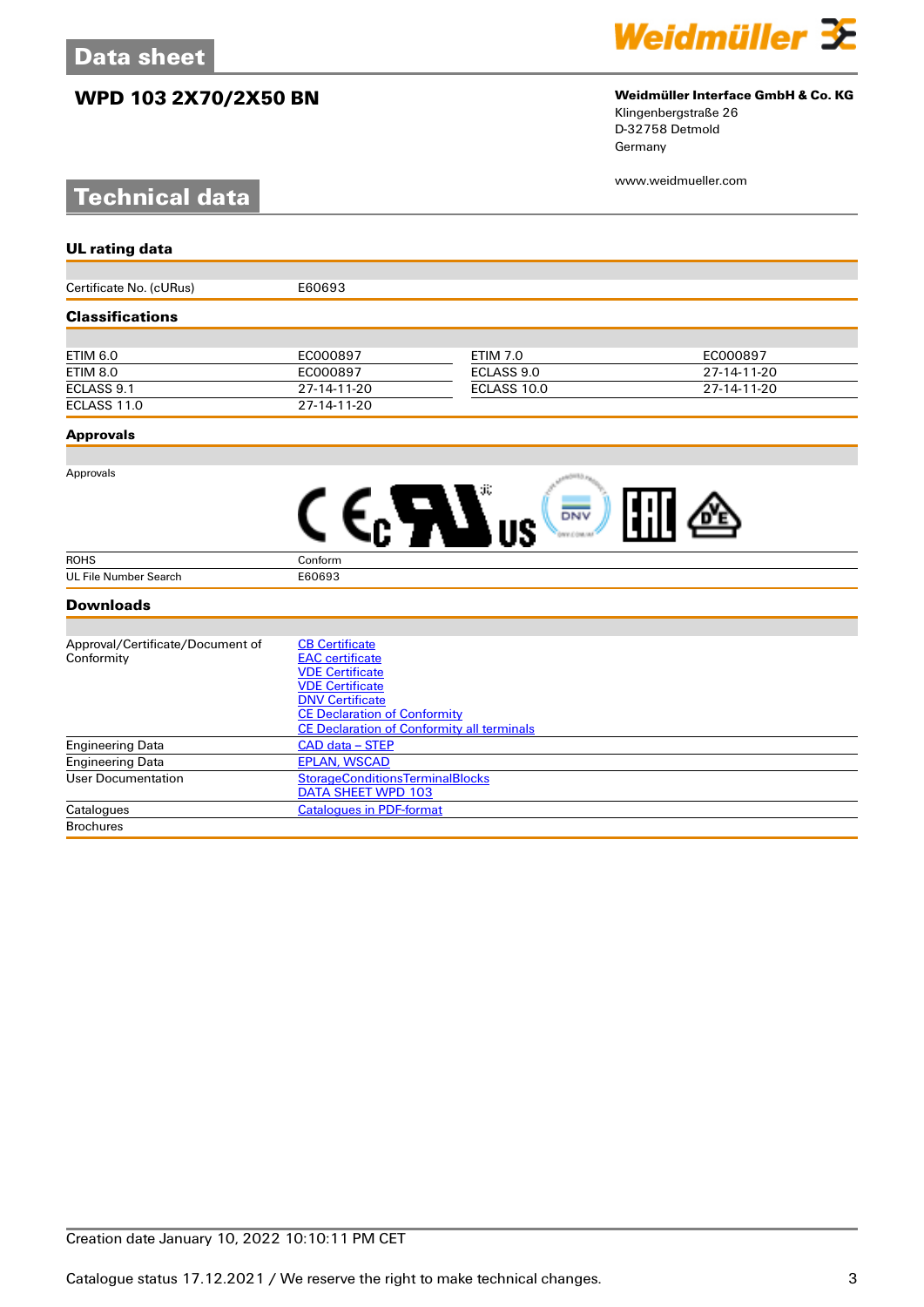# **WPD 103 2X70/2X50 BN Weidmüller Interface GmbH & Co. KG**

# **Drawings**



Klingenbergstraße 26 D-32758 Detmold Germany

www.weidmueller.com

 $\overline{\text{O}}_{50 \text{ mm}^2}^{\text{70 mm}^2} \overline{\text{O}}_{50 \text{ mm}^2}^{\text{70 mm}^2} \overline{\text{O}}_{50 \text{ mm}^2}^{\text{70 mm}^2}$ 

Creation date January 10, 2022 10:10:11 PM CET

Catalogue status 17.12.2021 / We reserve the right to make technical changes. 4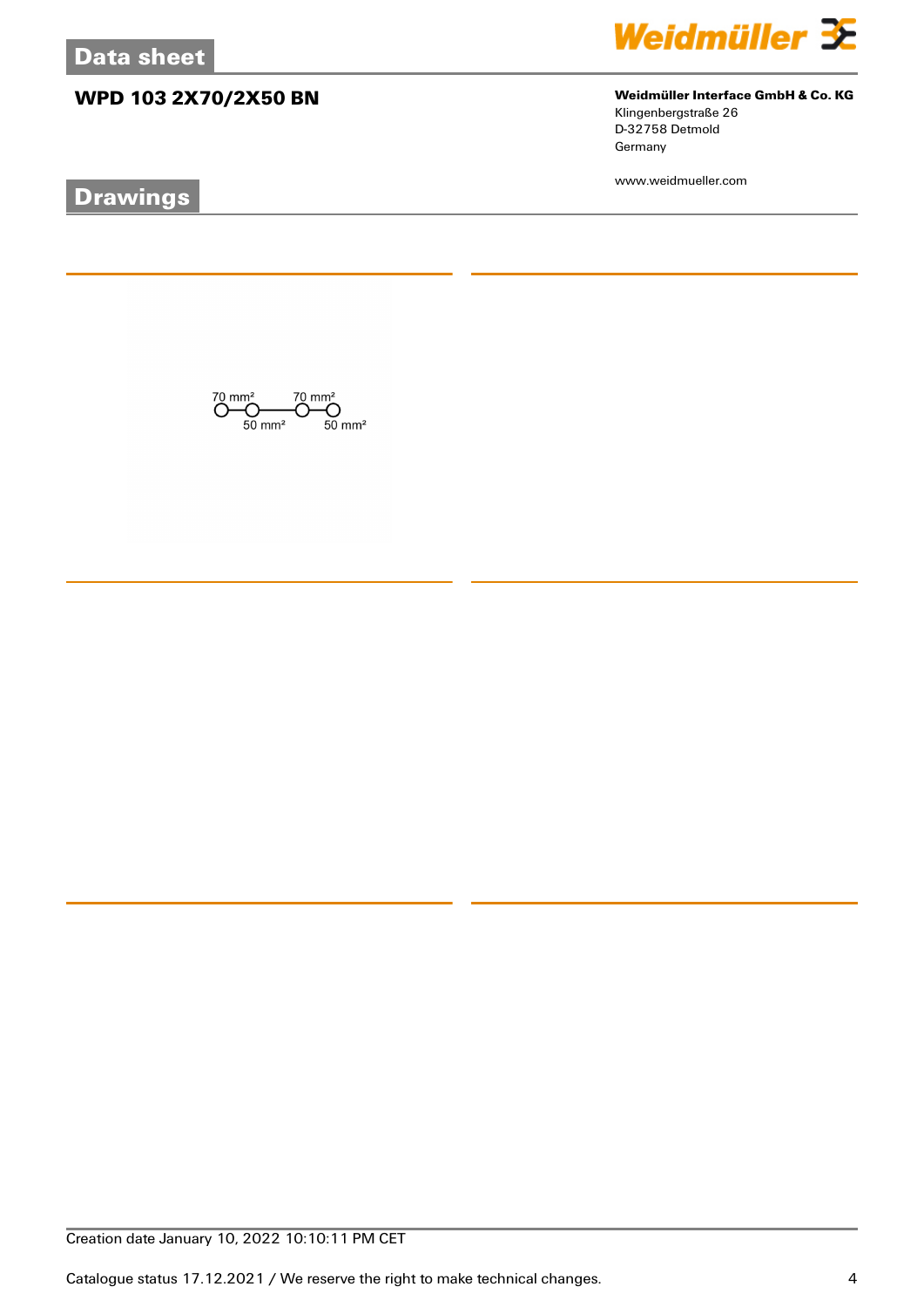## **W-Series** WPD 103 2X70/2X50 GY





 $\overline{\overset{70}{\bigcirc}}$ 

**CSA**<br>600

 $O \rightarrow O$ 

EN 60079-7

| Width / Height / Depth        | mm                |
|-------------------------------|-------------------|
| max. current / max. conductor | A/mm <sup>2</sup> |
| max. clamping range           | mm <sup>2</sup>   |

| 32.9/53.1/63 |
|--------------|
| 192/70       |
| 670          |

IEC

 $1000$ 

light grey blue

green  $brown$ black IEC 60947-7-1, DIN EN 0603-3-1

 $\frac{UL}{600}$ 

## **Technical data**

| <b>Rated data</b>                                    |                   |                 |
|------------------------------------------------------|-------------------|-----------------|
| Rated voltage                                        |                   | ٧               |
| <b>Rated current</b>                                 |                   | А               |
| for wire cross-section                               | $70 \text{ mm}^2$ | mm <sup>2</sup> |
| Rated impulse withstand voltage / Pollution severity |                   |                 |
| Overvoltage category / UL 94 flammability rating     |                   |                 |
| Approvals                                            |                   |                 |
| <b>Clamped conductors (H05V/H07V)</b>                |                   |                 |
| Solid / Stranded                                     | $70 \text{ mm}^2$ | mm <sup>2</sup> |
|                                                      | $50 \text{ mm}^2$ | mm <sup>2</sup> |
| <b>Flexible with ferrule</b>                         | $70 \text{ mm}^2$ | mm <sup>2</sup> |
|                                                      | $50 \text{ mm}^2$ | mm <sup>2</sup> |
| Stripping length / Blade size                        | $70 \text{ mm}^2$ | mm/-            |
|                                                      | $50 \text{ mm}^2$ | mm/-            |
| <b>Tightening torque</b>                             |                   | Nm              |
| <b>Note</b>                                          |                   |                 |

 $\overline{\mathbf{B}}$ 

 $\begin{bmatrix} 1 \\ 1 \\ 1 \end{bmatrix}$ 

| Ordering data |  |
|---------------|--|
| Version       |  |

| <b>Note</b> |  |  |  |
|-------------|--|--|--|

## **Accessories**

| <b>End bracket</b> |            |
|--------------------|------------|
|                    | dark beige |
|                    | dark beige |
| <b>Screwdriver</b> |            |
|                    |            |
|                    |            |

| 192                     | 160       | 160         |  |
|-------------------------|-----------|-------------|--|
| 70                      | AWG 102/0 | AWG 10…2/0  |  |
|                         |           | 8 kV / 3    |  |
|                         |           | $III / V-0$ |  |
|                         |           |             |  |
| <b>Rated connection</b> |           |             |  |
|                         |           |             |  |

| 1070/435                               |
|----------------------------------------|
| 1050 / 1050                            |
| 650                                    |
| 6 5Ո                                   |
| 25 / M10 (SW 4)                        |
| 20 / M8 (SW 4)                         |
| see appendix at the end of the chapter |
|                                        |

| 3<br>3 | 1561770000 |
|--------|------------|
|        |            |
|        | 1561780000 |
| 3      | 1561790000 |
| 3      | 1561820000 |
| 3      | 1561830000 |
|        |            |

| <b>Type</b>       | Oty. | Order No.  |
|-------------------|------|------------|
| <b>WEW 35/2</b>   | 100  | 1061200000 |
| AFB 35 SC/1       | 50   | 1991920000 |
|                   |      |            |
| SK WSD-S 1,5-10,0 |      | 9008850000 |